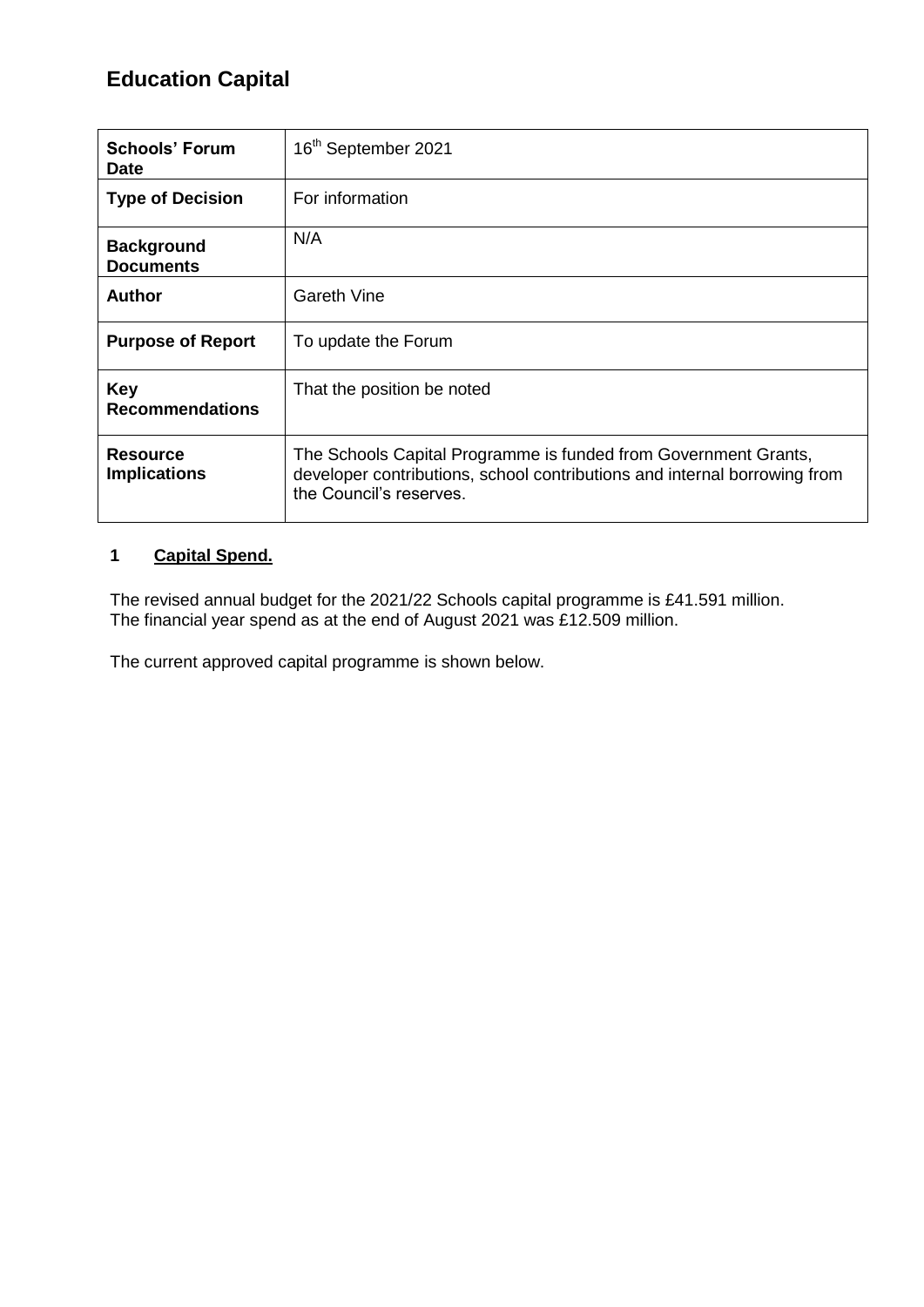#### **Schools Capital Programme 2021/22**

|                                          | <b>Budget</b> | Spend           | <b>Budget</b> | Spend to       | <b>Budget</b>  |
|------------------------------------------|---------------|-----------------|---------------|----------------|----------------|
| <b>Project Description</b>               | Total         | <b>Previous</b> | 2021          | end of         | <b>Future</b>  |
|                                          |               | Years           |               | August<br>2021 | Years          |
| Advanced Design 2020/21                  | 135,640       | 107,457         | 28,183        | 1,432          | 0              |
| Advanced Design 2021/22                  | 100,000       | 0               | 100,000       | 19,411         | 0              |
| Alderman Knight expansion                | 1,900,000     | 1,245,565       | 219,353       | 207,855        | 435,082        |
| Ashchurch Primary replace temps          | 1,015,546     | 510,058         | 415,546       | 404,832        | 89,942         |
| Balcarras School hygiene suite           | 54,883        | 0               | 54,883        | 6,845          | 0              |
| Barnwood Park School hygiene room        | 94,535        | 93,005          | 1,530         | 0              | 0              |
| Basic Need Grant 2020/21                 | 4,862,198     | 0               | 940,000       | 0              | 3,922,198      |
| Basic Need Grant 2022/23                 | 6,773,801     | 0               | 0             | 0              | 6,773,801      |
| Belmont expansion                        | 602,930       | 126,694         | 443,236       | 422,885        | 33,000         |
|                                          |               |                 |               |                |                |
| <b>Bishops Cleeve New Primary School</b> | 11,000,000    | 356,682<br>0    | 3,225,318     | 84,144<br>0    | 7,418,000<br>0 |
| Bishops Cleeve Primary additional places | 225,284       | 936,010         | 225,284       | 140            | 33,500         |
| Bourton-on-the-Water Primary expansion   | 1,003,500     |                 | 33,990        |                |                |
| Bourton-on-the-Water Primary, expansion  | 989,592       | 966,864         | 22,728        | 0              | 0              |
| Brockworth Primary Academy 1FE Expansion | 962,279       | 962,279         | 0             | 0              | 0              |
| Cam Hopton Primary platform lift         | 55,000        | 0               | 55,000        | 0              | 0              |
| Carbon Reduction in Education Properties | 1,000,000     | 0               | 300,000       | 0              | 700,000        |
| Caretakers Properties 20/21              | 8,007         | 6,605           | 1,402         | 1,431          | 0              |
| Caretakers Properties 2021/22            | 10,000        | 0               | 10,000        | 0              | 0              |
| Chipping Campden School Performing Arts  | 828,015       | 291,796         | 536,219       | 21,615         | 0              |
| Chosen Hill School hygiene suite         | 77,164        | 0               | 77,164        | 7,814          | 0              |
| Christ Church Primary s106 adaptations   | 152,668       | 152,668         | 0             | 0              | $\mathbf 0$    |
| Churchdown Village Junior kitchen refurb | 183,282       | 0               | 0             | 0              | 183,282        |
| Cirencester Kingshill s106 adaptations   | 137,960       | 74,531          | 63,429        | 8,791          | 0              |
| Cirencester Primary replace classrooms   | 2,039,403     | 1,900,978       | 138,425       | 10,144         | 0              |
| Cleeve School 1FE expansion              | 5,477,477     | 5,336,302       | 50,175        | 33,401         | 91,000         |
| Cleeve School dining facilities          | 206,125       | 183,555         | 22,570        | 0              | 0              |
| Coopers Edge Primary, FFE & ICT          | 288,035       | 285,603         | 2,432         | 2,432          | 0              |
| Dursley Primary remodelling              | 274,000       | 176,386         | 97,615        | 0              | $\Omega$       |
| Early Years 18/19                        | 88,928        | 540             | 25,000        | 0              | 63,388         |
| Eastington Primary outdoor teaching area | 89,227        | 79,866          | 9,361         | 5,970          | 0              |
| Fairford Primary 2 classrooms            | 3,438,349     | 3,289,879       | 10,000        | 211            | 138,470        |
| Farmors School s106 adaptations          | 130,000       | 124,730         | 5,270         | 0              | 0              |
| Finlay Primary 1FE expansion             | 1,368,746     | 1,265,110       | 103,636       | 1,384          | 0              |
| Gardners Lane Primary 2 Class Extension  | 948,227       | 938,227         | 10,000        | 35             | 0              |
| Gardners Lane Primary kitchen refurb     | 174,541       | 0               | 0             | 84,612         | 174,541        |
| Gloucester & Forest APS new site         | 150,000       | 0               | 150,000       | 5,785          | 0              |
| Gloucester Road Primary s106 adaptations | 158,968       | 1,472           | 157,496       | 2,900          | 0              |
| Gotherington Primary s106 expansion      | 196,259       | 0               | 196,259       | 8,500          | 0              |
| Grangefield Primary, ICT/FFE             | 152,226       | 77,006          | 45,132        | 0              | 30,088         |
| Great Oldbury Primary Academy ICT/FFE    | 350,000       | 0               | 150,000       | 0              | 200,000        |
| Hartpury Primary hygiene room            | 106,530       | 99,413          | 7,117         | 0              | 0              |
| Healthy Pupils Capital Fund 18/19        | 409,221       | 0               | 409,221       | 0              | 0              |
| High Needs Provision Capital 21/22       | 1,988,465     | 0               | 350,000       | 0              | 1,638,465      |
| Hunts Grove, ICT/FFE                     | 406,000       | 162,830         | 55,000        | 0              | 188,170        |
| Kempsford Primary dining centre          | 82,780        | 74,741          | 0             | 8,039          | 8,039          |
| Leckhampton Primary expansion            | 4,297,907     | 2,933,277       | 864,630       | 514,085        | 500,000        |
| Longford Primary, ICT/FFE                | 271,000       | 225,702         | 15,298        | 0              | 30,000         |
| Mickleton Primary, kitchen upgrade       | 98,585        | 89,306          | 8,607         | 9,279          | 672            |
| Mitton Manor Pre-School                  | 8,243         | 7,187           | 0             | 0              | 1,056          |
| Mitton Manor Primary outdoor learning    | 68,696        | 67,824          | 872           | 0              | 0              |
| Naunton Park Primary kitchen refurb      | 85,000        | 0               | 0             | 2,249          | 85,000         |
| New Secondary School, Cheltenham         | 30,000,000    | 6,410,609       | 15,589,391    | 5,263,089      | 8,000,000      |
| New SEMH Special School                  | 9,750,000     | 380,681         | 4,819,319     | 1,420,608      | 4,550,000      |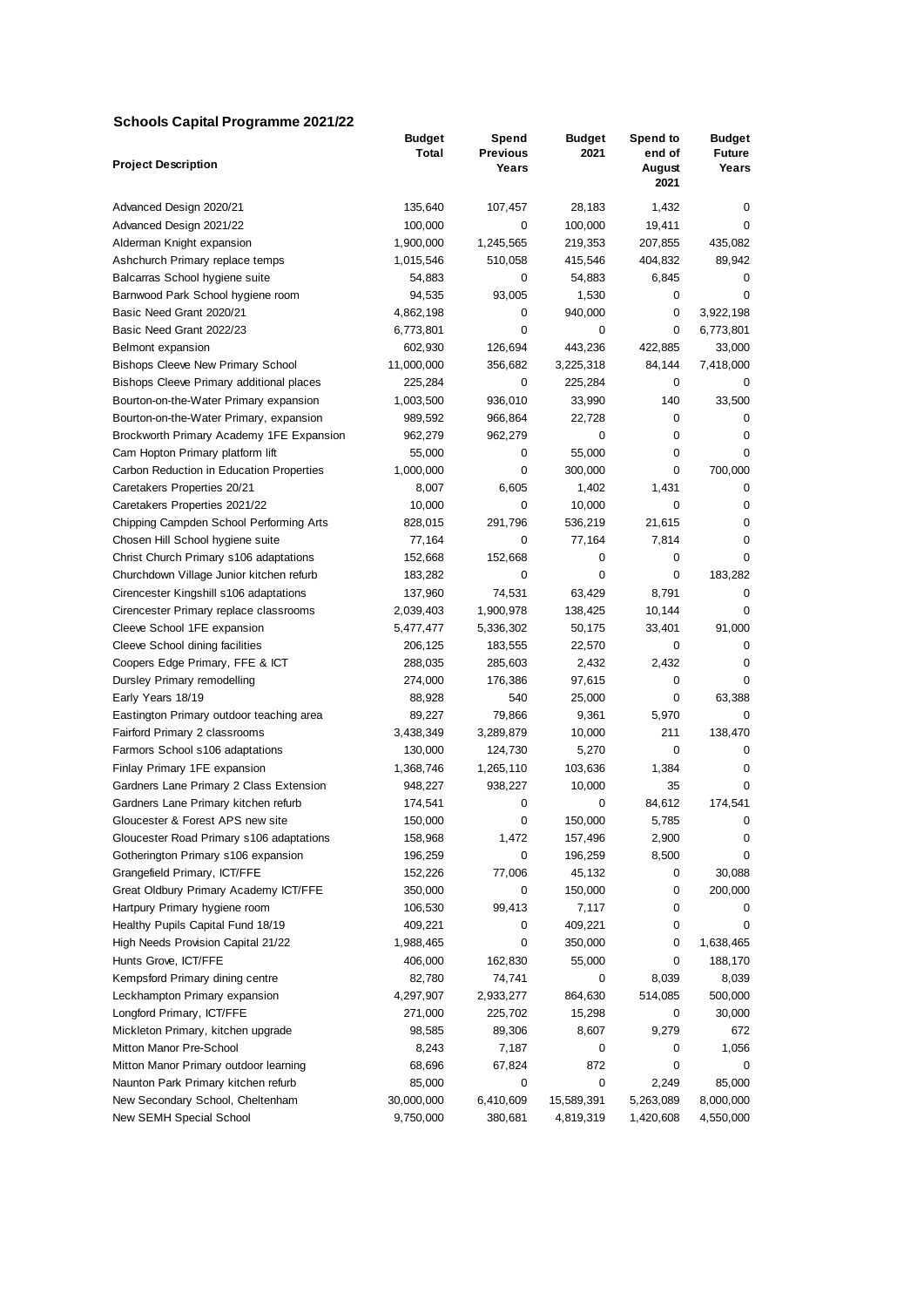| <b>Project Description</b>               | <b>Budget</b><br><b>Total</b> | Spend<br><b>Previous</b><br>Years | <b>Budget</b><br>2021 | Spend to<br>end of<br>August<br>2021 | <b>Budget</b><br><b>Future</b><br>Years |
|------------------------------------------|-------------------------------|-----------------------------------|-----------------------|--------------------------------------|-----------------------------------------|
| Park Infant hygiene room                 | 121,962                       | 120,591                           | 1,371                 | $\Omega$                             | $\Omega$                                |
| Parton Manor Junior additional classbase | 247,297                       | 237,297                           | 10,000                | $\Omega$                             | 0                                       |
| Pittville School access works            | 25,000                        | $\mathbf 0$                       | 25,000                | $\Omega$                             | 0                                       |
| Pittville School expansion               | 264,232                       | 254.797                           | 9,435                 | $\Omega$                             | $\Omega$                                |
| Pittville School hygiene room            | 90,996                        | 89,288                            | 1,709                 | 0                                    | $\Omega$                                |
| Rednock School sports hall               | 308,903                       | 170,722                           | 138,181               | 9,496                                | 0                                       |
| School Kitchen Upgrades 2021/22          | 245,739                       | 0                                 | 0                     | 6,305                                | 245,739                                 |
| Schools Condition Allocation 2020/21     | 884,789                       | 0                                 | 500,000               | 0                                    | 384,789                                 |
| Schools Condition Allocation 21/22       | 4,605,001                     | 0                                 | 0                     | $\Omega$                             | 4,605,001                               |
| Schools Health & Safety 2021/22          | 134,454                       | 0                                 | 134,454               | 61,272                               | $\Omega$                                |
| SEND Support in mainstream schools       | 36,644                        | 16,590                            | 20,054                | 0                                    | $\Omega$                                |
| Shurdington Primary expansion            | 1,458,614                     | 1,453,614                         | 5,000                 | 35                                   | $\Omega$                                |
| Springbank Primary hygiene room          | 62,793                        | 57,874                            | 4,919                 | 158                                  | $\Omega$                                |
| St. David's Primary expansion            | 1,500,000                     | 211,208                           | $\mathbf 0$           | 0                                    | 1,288,792                               |
| The Cotswold School expansion            | 5,800,000                     | 2,064,415                         | 3,535,585             | 2,065,254                            | 200,000                                 |
| The John Moore Primary expansion         | 2,252,809                     | 2,233,299                         | 19,510                | 0                                    | 0                                       |
| Upton St. Leonards Primary hygiene room  | 108,944                       | 103,629                           | 5,315                 | 0                                    | $\Omega$                                |
| Warden Hill Primary replacement          | 6,503,110                     | 160,629                           | 2,000,000             | 164,575                              | 4,342,481                               |
| Winchcombe Abbey Primary expansion       | 1,500,000                     | 112,687                           | 5,000                 | 0                                    | 1,382,313                               |
| Winchcombe School expansion              | 4,746,781                     | 2,573,956                         | 2,000,000             | 1,136,837                            | 172,825                                 |
| Woodmancote Primary hygiene room         | 76,923                        | 70,313                            | 6,610                 | 0                                    | $\Omega$                                |
| Wyedean School hygiene room              | 112,713                       | 110,249                           | 2,464                 | 0                                    | 0                                       |
| <b>General Schools Programme</b>         | 126,362,924                   | 39,982,593                        | 38,470,697            | 12,003,850                           | 47,909,635                              |
| <b>Capital Maintenance Programme</b>     | 5,254,373                     | 1,891,777                         | 3,120,422             | 505,081                              | 0                                       |
| <b>Total Schools Capital Programme</b>   | 131,617,297                   | 41,874,370                        | 41,591,119            | 12,508,931                           | 47,909,635                              |

#### **2. Support for children and young people with additional needs**

#### **New SEMH Special School**

Construction of the new 75 place SEMH Special School for 11-16 year olds commenced in May this year. The school, which will open in September 2022, while focusing on SEMH needs, will also support children with autism as well as speech, language and communication needs. The school will be sited at Mill Lane, Brockworth and will be part of the Learn@ multi academy trust, a well established MAT responsible for special schools and alternative provisions. By providing places locally to meet demand we can support some of our most vulnerable children close to where they live and reduce reliance on out of county/independent schools to have their needs met.

#### **Alternative Provision**

Gloucestershire's Alternative Provision Transformation Project was launched in June 2020 and is part of the Joint High Needs Transformation Programme. As part of this we are seeking to improve the arrangements that are in place for the children and young people in Gloucestershire who have been, or are at risk of being, excluded from school.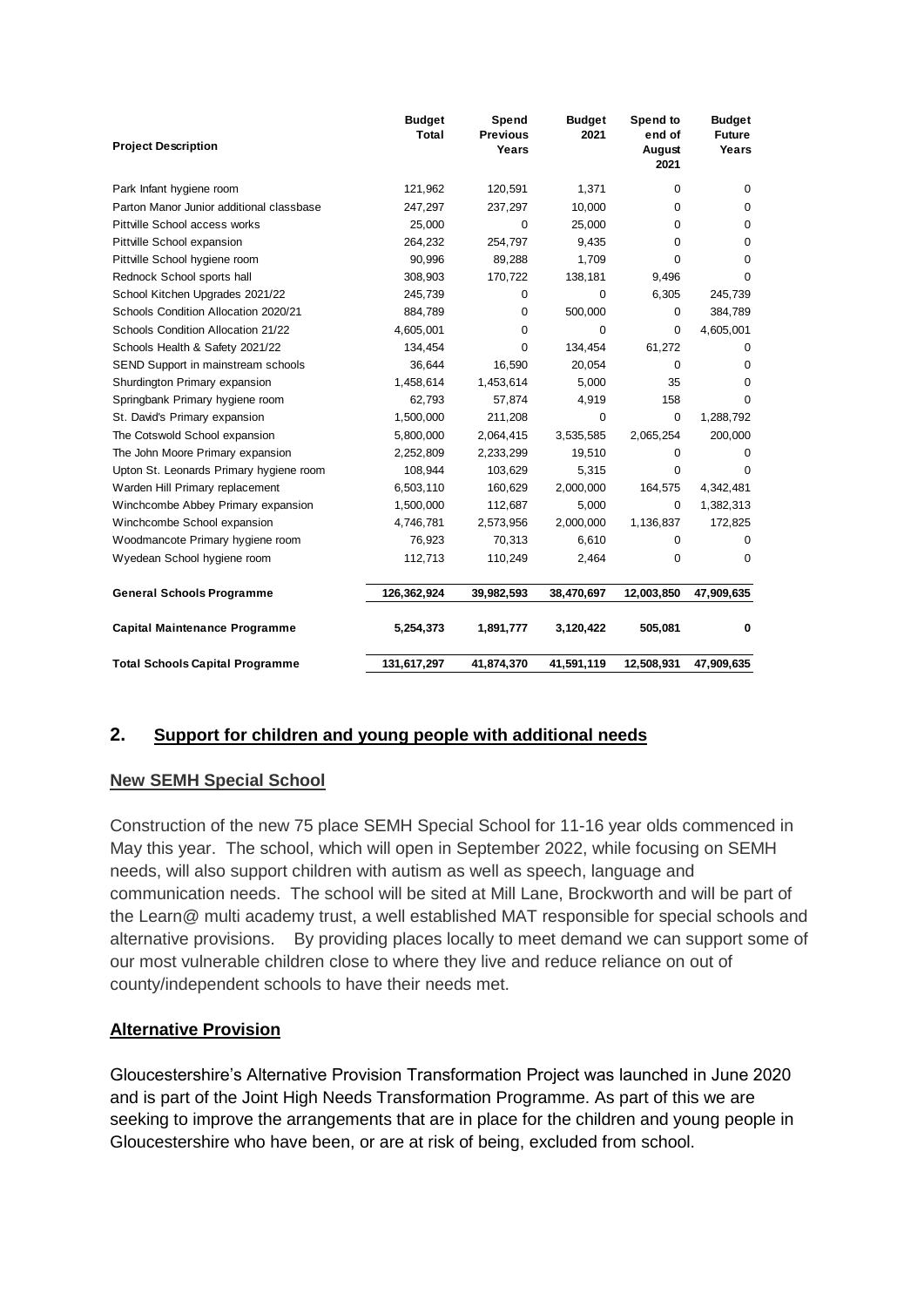Options for capital projects to improve arrangements are being developed. We have just completed a scheme to relocate the primary provision of the Gloucester and Forest Alternative Provision (GFAPS) from the former Joys Green Primary School site in the Forest of Dean to Quedgeley in Gloucester. The modern, fit for purpose learning environment will help staff to better support pupils, providing closer to home provision for a significant number of children. Anticipated savings on transport costs will be in the region of £123,500 per year as result of reduced journey times and fewer children being over the statutory distance for transport assistance.

Further information and details of these and other high needs plans can be found at: **[https://www.gloucestershire.gov.uk/education-and-learning/school-planning-and](https://www.gloucestershire.gov.uk/education-and-learning/school-planning-and-projects/specialist-and-alternative-provision/)[projects/specialist-and-alternative-provision/](https://www.gloucestershire.gov.uk/education-and-learning/school-planning-and-projects/specialist-and-alternative-provision/)**

#### **3. New Primary School for Bishop's Cleeve**

To meet the additional demand for primary places arising from existing housing and new development there continues to be pressure within the school system to ensure there are sufficient school places in the Bishop's Cleeve area. A new primary school which will be part of the Gloucestershire Learning Alliance (GLA) MAT will be built on land to the north of the village next to the Old Farmers Arms on Evesham Road. The school will initially open to 60 Reception children (two forms of entry) in 2023/24, and will gradually be expanded in line with housing growth to three forms of entry from 2030, eventually teaching 630 local children.

Design options for the delivery of the new school are being developed and will be consulted upon at public consultation events in September with a planning application submitted later in the year.

Further information can be found at: [https://www.gloucestershire.gov.uk/education-and-learning/school-planning-and](https://www.gloucestershire.gov.uk/education-and-learning/school-planning-and-projects/tewkesbury-school-places/school-places-in-bishops-cleeve/)[projects/tewkesbury-school-places/school-places-in-bishops-cleeve/](https://www.gloucestershire.gov.uk/education-and-learning/school-planning-and-projects/tewkesbury-school-places/school-places-in-bishops-cleeve/)

#### **4. New Cheltenham Secondary School**

Development of the new 900 place High School, Leckhampton is progressing at pace with the new provision scheduled to open September 2022. The new school, which is run by the Balcarras Academy Trust, opened as planned in September 2021 for pupils in Year 7 only in accommodation provided at the Balcarras site. Further information can be found at [https://www.gloucestershire.gov.uk/education-and-learning/school-planning-and](https://www.gloucestershire.gov.uk/education-and-learning/school-planning-and-projects/cheltenham-school-places/school-places-in-cheltenham/)[projects/cheltenham-school-places/school-places-in-cheltenham/](https://www.gloucestershire.gov.uk/education-and-learning/school-planning-and-projects/cheltenham-school-places/school-places-in-cheltenham/)

## **5. Impact of Covid-19 and Brexit**

The impact of the pandemic coupled with Brexit has started to show on supply chains of some key materials across the country. While at the moment we are not experiencing any significant impact, it is reasonable to assume that this may subsequently have an impact on some schemes in terms of programme and cost. We are working with schools and contractors to review the situation and assess the need for mitigation measures to ensure